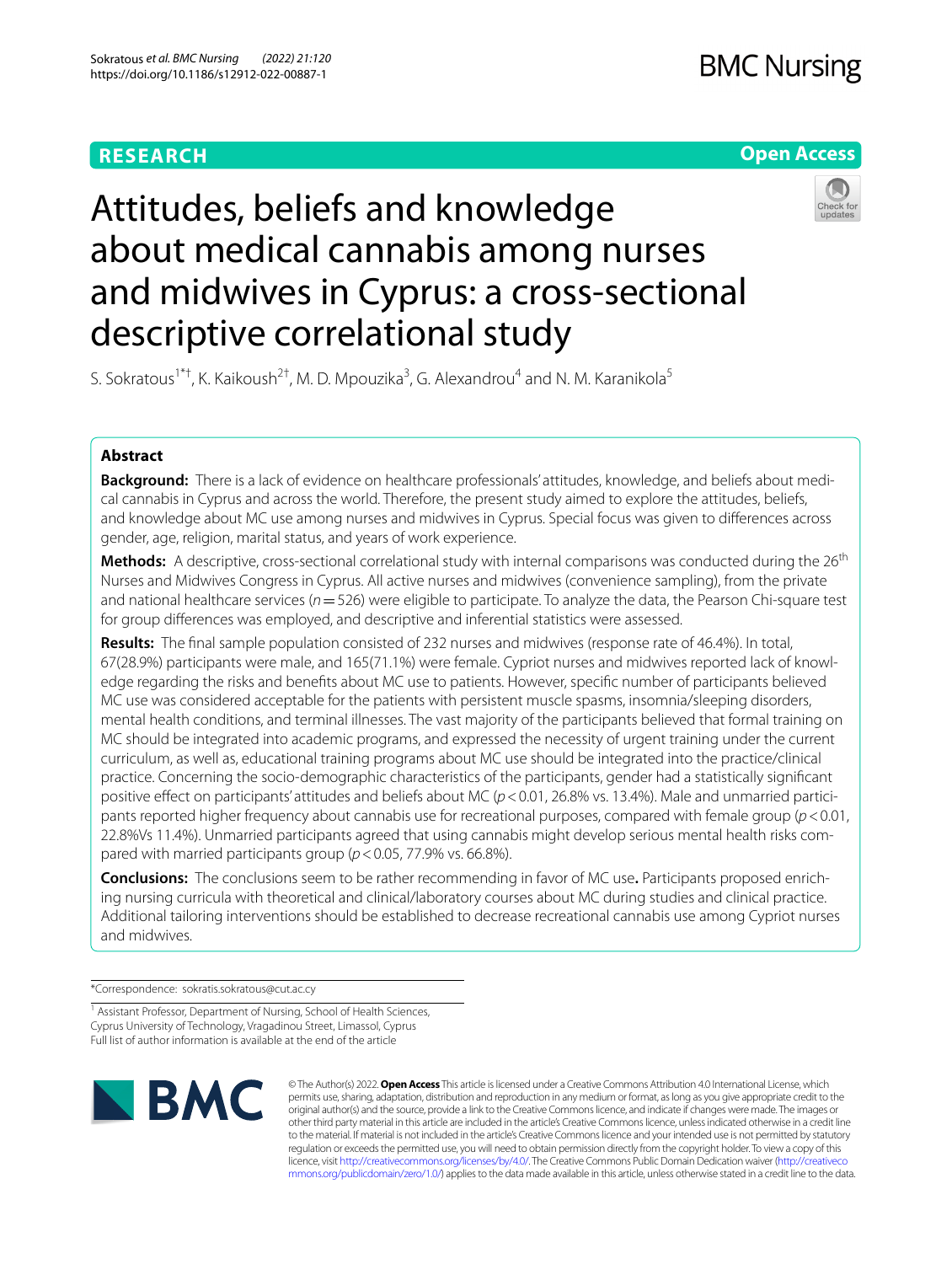**Keywords:** Cypriot nurses, Midwives, Attitudes, Beliefs, Knowledge, Medical cannabis

## **Background**

The term cannabis refers to pharmacologic agents derived from plants belonging to the genus Cannabis [\[1](#page-12-0)]. Cannabidiol (CBD), a cannabis compound, is associated with many therapeutic effects [\[2\]](#page-12-1). Healthcare providers have the authority to recommend non-pharmaceutical CBD products for therapeutic purposes, in compliance with state law [[3\]](#page-12-2). In its comprehensive review of the medical literature on the health efects of cannabis and cannabinoids [[4\]](#page-12-3), the National Academies of Sciences, Engineering, and Medicine (NASEM) found substantial evidence of the efectiveness of medical cannabis (MC) in alleviating chronic pain, chemotherapy-induced nausea and vomiting, and spasticity associated with multiple sclerosis (MS) [[5](#page-12-4)].

Evidence from the literature supported that MC efectively reduced patients' chronic disease symptoms, such as chronic pain and their use of opioid medication for pain management [[6](#page-12-5)]. Furthermore, research evidence pointed out, that they are positive efect between MC use and anxiety symptoms. Specifcally, the patients reported that the MC use helped them to manage their anxiety symptoms [[7\]](#page-12-6). Finally, qualifying conditions for MC in Minnesota currently include cancer associated with severe/chronic pain, nausea/severe vomiting, and/or cachexia/severe wasting; glaucoma; HIV/AIDS; Tourette syndrome; amyotrophic lateral sclerosis (ALS); seizures, epilepsy; severe and persistent muscle spasms, including those characteristic of MS; infammatory bowel disease, including Crohn's disease; terminal illness with a probable life expectancy of less than one year; intractable pain; post-traumatic stress disorder; obstructive sleep apnea; and autism [\[8](#page-12-7)].

There are varieties in the cannabis products used in clinical practice, as a result these variations have created uncertainty and reservations for healthcare providers attempting to make decisions and educate patients about MC [[9\]](#page-12-8). Furthermore, there is little evidence on the attitudes, knowledge, and beliefs of healthcare professionals and students toward MC in Cyprus and across the world [ $10$ ]. In the study of Philpot et. Al. [ $9$ ], the authors examine the primary care providers' beliefs and attitudes about MC use and its efects on medical conditions in they are clinical practice. The results show that more of the half of the participants believed that MC is involve positively in the treatment of specifc medical conditions such as cancer, terminal illness, and intractable pain [[9\]](#page-12-8). However, half of the participants in the same study reported that they did not have the appropriate theoretical background to answer patient's questions about MC, and the majority of them wanted to learn more about MC use and its benefts for medical conditions [\[9](#page-12-8)]. Additionally, other studies have highlighted the lack of knowledge among healthcare professionals about MC use as well as the lack of clinical practice guidance on the topic [\[11\]](#page-12-10).

Finally concerning Republic of Cyprus, MC was legalized for medical use during the 2010s. The legislation mainly focused on producers and specifed licensing procedures, authorized activities, safety measures, and good production practices  $[12]$  $[12]$ . It also mandated that medical prescriptions include the type of hemp, the trade name, the percentage of Delta-9-Tetrahydrocannabinol and CBD content, the route of administration, the dosage, and the total monthly quantity as well as physician and patient contact details [\[12](#page-12-11)].

#### **Aim**

The present study aimed to explore the attitudes, beliefs, and knowledge of nurses and midwives in Cyprus about MC use. Special focus was given to diferences across gender, age, religion, marital status, and years of work experience, as well as health-related behaviors linked to cannabis and MC among Cypriot nurses and midwifes.

## **Methods**

## **Design, setting, and participants**

A descriptive cross-sectional study with internal comparisons was performed during the 26<sup>th</sup> Nurses and Midwives Congress in Cyprus, which took place on November 28–30, 2019, in Limassol. In this study convenience method was applied. All active registered nurses whom participate in  $26<sup>th</sup>$  Nurses and Midwives Congress in Cyprus, were eligible to participate, regardless of age, gender, and nationality. Final data population included 232 nurses and midwives from the private and public sectors.

### **Data collection**

Participation in the study was voluntary and anonymous in order to guarantee confdentiality. Questionnaires and consent forms were distributed to the nurses and midwives at the beginning of the conference. Then, after a short briefng on the study aim and procedures, nurses and midwives who wished to participate could place their flled-in questionnaires in sealed envelopes in a collection box located outside of the conference room.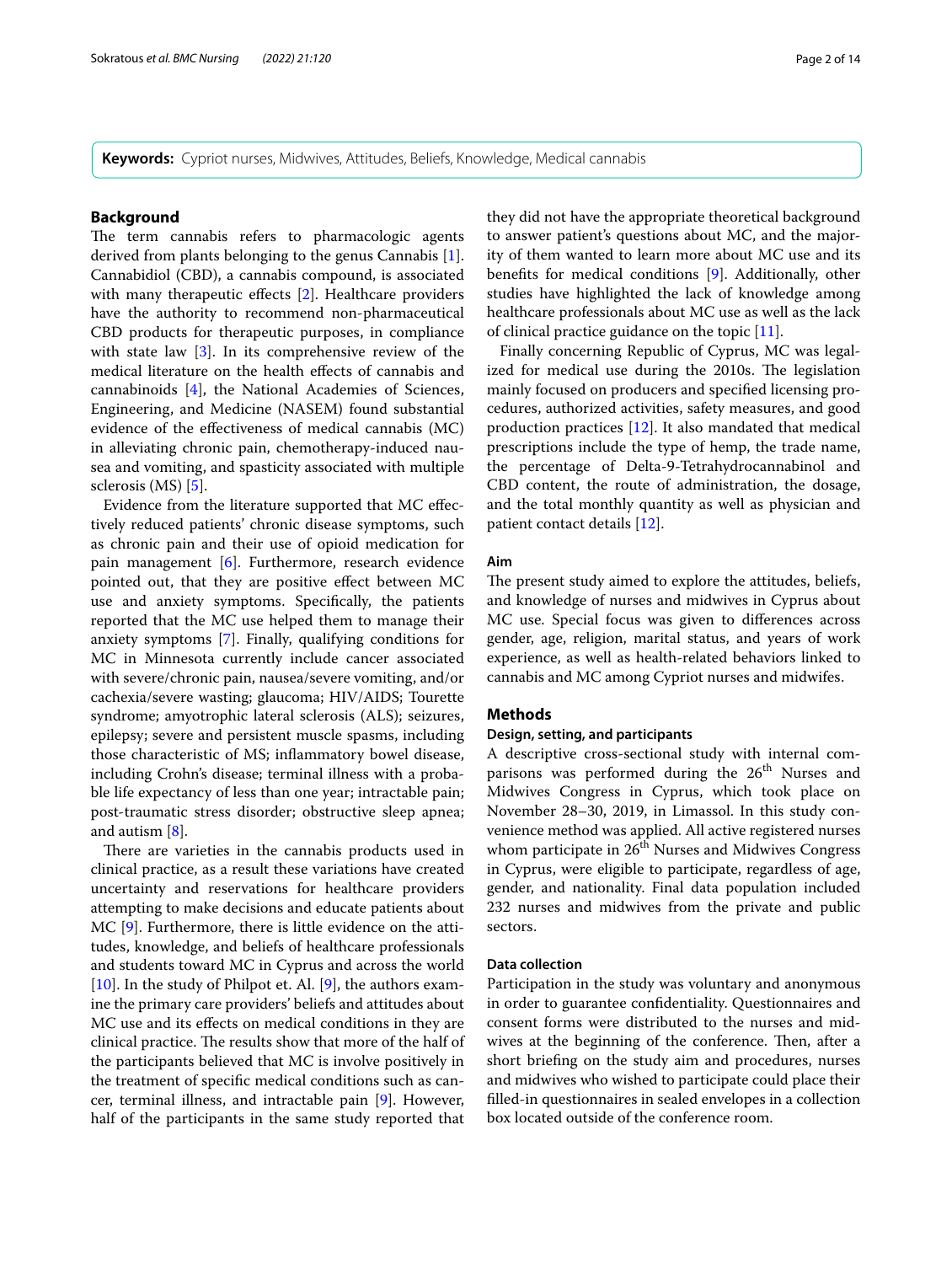## **Instrument**

The data collection instrument was the Attitudes, Beliefs, and Knowledge toward Medical Cannabis Questionnaire (MCQ) [[13,](#page-12-12) [14\]](#page-12-13), which was developed for cross-national studies on MC education among healthcare professionals and students  $[10, 14-17]$  $[10, 14-17]$  $[10, 14-17]$  $[10, 14-17]$ . Thirteen questionnaire items assess attitudes and beliefs toward MC/cannabis (e.g., benefts, risks, efectiveness). Eighteen items assess beliefs and knowledge about MC efectiveness for medical conditions, while two items assess beliefs and attitudes regarding MC education. Educational trainingrelated attitudes toward MC are assessed by two items with predefned answers. One item assesses participant's attitudes toward formal and informal sources of information on MC. The MCQ has a high level of internal consistency (Cronbach's alpha values ranging from 0.767 to 0.831) [\[13](#page-12-12)].

The MCQ was translated into Greek by Sokratous et al.  $[10]$  $[10]$ . The scale was translated from English to Greek by two independent translators familiar with Cypriot culture. The new Greek version of the instrument was compared with the previous one to generate a single reconciled version, which was then translated back into English. The final version of the instrument was pre-tested in a pilot study with 100 students in order to assess its readability and general comprehensibility. The metric properties of the scale were also tested in our previous study  $[10]$  $[10]$ . In this previous study, we used the MCQ to examine MC attitudes, beliefs, and knowledge among Greek-Cypriot nursing students and found that it exhibited a high level of internal consistency (Cronbach's alpha values ranging from 0.75 to 0.85) [ $10$ ]. The authors in the present study re-examined the reliability of the MCQ; the result showed that MCQ exhibited a high level of internal consistency (Cronbach's alpha value of 0.85).

The data collection instrument also included a section with variables on demographics characteristics (age, gender, religion, origin, family status, employment status), educational status level (years of study, highest degree completed, feld of expertise, years' work experience) and cannabis/MC-related behaviors.

## **Data analysis**

Descriptive statistics were calculated for the socio-demographic characteristics and MCQ items and expressed, as appropriate, as frequencies, mean values, or standard deviation. Responses to the ordinal MCQ variables were grouped into three categories: (a) agree/efective, (b) disagree/inefective, and (c) do not know. Diferences between the groups were assessed according to gender, age, religion, family status, and years of work experience work experience, and the Pearson Chi-square test was used accordingly. The SPSS version 25.0 statistical software was used for the data analysis. The significance level was set at  $\alpha$  = 0.05.

## **Results**

### **Socio‑demographic characteristics**

The final sample population consisted of 232 nurses and midwives (response rate of 46.4%). In total, 67(28.9%) participants were male, and  $165(71.1%)$  were female. The mean age of the participants was 32.3 years old (SD: 9.2; range:  $21-70$ ). The vast majority of the nurses and midwives were Cypriot origin (*n*=202, 87.1%), 12 (5.2%) were Greek, and 18 (7.7%) were foreigners. In addition, most participants were Christian Orthodox (*n*=221, 95.3%) and the rest of them reported others ethnicities  $(n=11. 4.7\%)$ . Concerning the employment status, the vast majority of the participants were employed (*n*=220, 94.8%), and almost half of the sample, were working in government nursing positions ( $n=104, 44.8\%$ ).

Finally, 164 (72.9%) participants held an undergraduate degree, 55 (23.7%) held a master's degree and 9 (1.7%) held a PhD degree. Most participants had more than fve years of work experience. In total, 184 (79.2%) participants were general practitioner nurses, 28 (12.1%) were midwives and 20 (8.7%) were mental health nurses (Table [1](#page-3-0)).

## **Health‑related behaviors linked to cannabis and MC**

**among nurses and midwives and their relatives and friends** The vast majority of participants  $(n=227, 97.8%)$  had never used prescribed MC, while 4 (1.8%) rarely used prescribed MC for personal purposes, and 1 (0.4%) used prescribed MC on a monthly basis for personal purposes. Moreover, participants 191 (82.3%) have never used marijuana for recreational purpose, while of the sample 31 (13.4%) used recreational marijuana every month, 6 (2.6%) people used recreational marijuana on a monthly basis and 4 (1.7%) participants use recreational marijuana on a weekly basis. Furthermore, 18 (7.8%) participants had a family member who use or used MC, while 13 (5.6%) participants had a family member who uses or had used recreational marijuana on a daily or weekly basis. Additionally, 28 (12.1%) participants of the sample had a friend or friends who uses or had used MC, while 83 (35.8%) had a friend or friends who uses or had used recreational marijuana on a daily or weekly basis.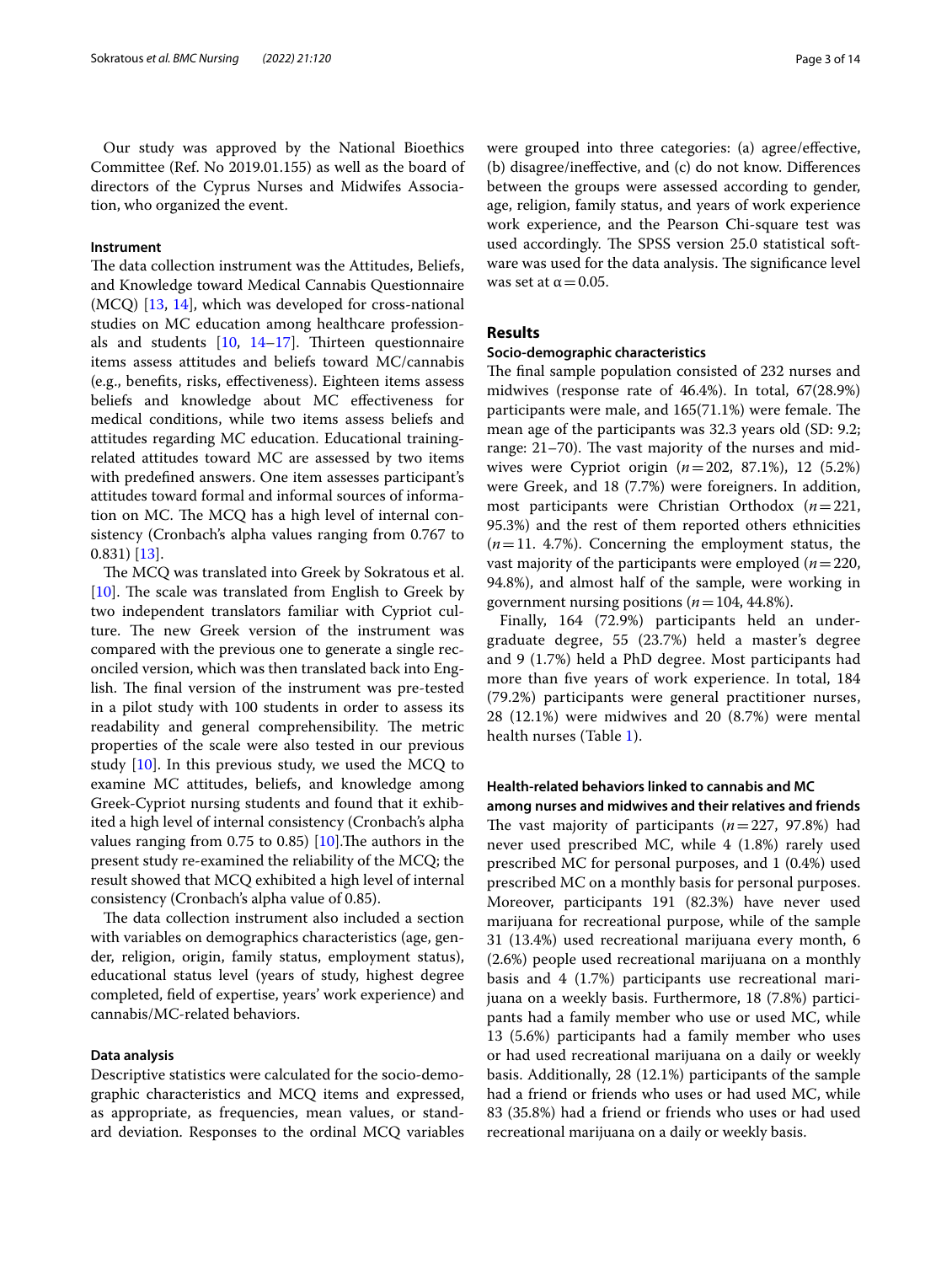<span id="page-3-0"></span>**Table 1** The socio-demographics characteristics of the sample  $(n=232)$ 

| <b>Variables</b>                                         | n (%)      |
|----------------------------------------------------------|------------|
| <b>Mean age</b> = 32.30 (Range 21-70 years / SD = 9.225) |            |
| Gender                                                   |            |
| Female                                                   | 165(71.1)  |
| Male                                                     | 67(28.9)   |
| <b>Religious</b>                                         |            |
| Christian                                                | 221 (95.3) |
| Muslim                                                   | 1(0.4)     |
| Non-denominational / Atheist                             | 6(2.6)     |
| Other                                                    | 4(1.7)     |
| Degree of loyalty                                        |            |
| Not religious                                            | 19 (8.2)   |
| Somewhat religious                                       | 77 (33.2)  |
| Religious / Very religious                               | 136 (58.6) |
| <b>Mother born</b>                                       |            |
| Cyprus                                                   | 202 (86.8) |
| Greece                                                   | 12(5.3)    |
| Other European Countries                                 | 5(2.2)     |
| Soviet Union                                             | 7(3.1)     |
| Middle Eastern country                                   | 1(0.4)     |
| South America                                            | 1(0.4)     |
| Other                                                    | 4 (1.8)    |
| <b>Family status</b>                                     |            |
| Single (not in a relationship)                           | 51 (21.9)  |
| Single (in a relationship)                               | 62 (26.8)  |
| Married / Civil partnership                              | 105 (45.6) |
| Widow / Widower                                          | 1(0.4)     |
| Separated                                                | 1(0.4)     |
| Divorced                                                 | 12 (4.9)   |
| <b>Government position nurse</b>                         |            |
| Yes                                                      | 104 (44.8) |
| No                                                       | 128 (55.2) |
| <b>Current employment status</b>                         |            |
| Full-time / Part-time employed                           | 220 (94.8) |
| Unemployed                                               | 12(5.2)    |
| <b>Academic status</b>                                   |            |
| Undergraduate degree (BA, BS)                            | 164 (72.9) |
| Master degree (MA, MS)                                   | 55 (23.7)  |
| PhD                                                      | 9(1.7)     |
| Other post graduate level degree                         | 4(1.7)     |
| <b>Work experience</b>                                   |            |
| 0                                                        | 11(4.4)    |
| $1 - 2$                                                  | 37(15.8)   |
| $3 - 5$                                                  | 69 (29.8)  |
| >5 years                                                 | 115 (50)   |
| <b>Study filed</b>                                       |            |
| Nurse                                                    | 184 (79.2) |
| Midwife                                                  | 28 (12.1)  |
| Mental health nurse                                      | 20 (8.7)   |

## **Nurses and midwives' attitudes and beliefs about cannabis and MC**

The majority of the participants strongly agreed with the idea that health and healthcare professionals should have formal training on MC before recommending to the patients  $(n=133, 60.5\%)$ . Some participants believed that educational training on MC use should be integrated into the practice/clinical practice requirements of nurses (*n*=77, 34.8%). Additionally, 107(46.1%) participants stated that educational training for MC must be integrated into academic programs for health and welfare professionals and 97 (42.2%) supported the notion that marijuana can be addictive. Many participants strongly agreed that additional research regarding MC use should be encouraged  $(n=134, 58%)$ , and more than half supported the idea that medical professionals who prescribe MC should have ongoing contact with their patients/ clients  $(n=119, 51.7\%)$ . Nearly one-third of the participants believed that, physicians should recommend MC as a form of medical therapy (*n*=74, 31.9%), and a similar number would recommend MC use to the patients if they could do it (*n*=86, 37.2%).

Furthermore, 74 (32.3%) participants somewhat agreed with the idea that using marijuana poses serious mental health risks, and 62 (27%) were aware of the benefts of MC. Meanwhile, almost the half of participants agreed that MC has signifcant physical health benefts, and one third of them, agreed that MC has signifcant mental health benefts. However, 80 (34.6%) participants strongly disagreed that marijuana should be legalized for recreational use.

A huge number of nurses and midwives reported a lack of knowledge of MC efectiveness for the majority of disorders included in the questionnaire. Nevertheless, some participants considered MC use to be acceptable for persistent muscle spasms (*n*=67, 28.9%), insomnia/sleeping disorders  $(n=62, 26.7%)$ , and mental health conditions  $(n=65, 28%)$ , and strongly agreed that MC use is acceptable for terminal illnesses  $(n=48, 20.3\%)$ .

## **Nurses and midwives' attitudes and beliefs about formal MC education**

In total, 94 (41%) of the participants were neutral on answering to patient/client questions about MC, while 128 (55.9%) of them strongly agreed. However, 66 (28.8%) believed that nurses should receive formal education about medical marijuana laws and regulations.

## **Nurses and midwives' sources of information about MC**

Concerning nurses and midwives' sources of information about MC*,* 197 (84.9%) participants had never received any formal education about MC. Furthermore, one third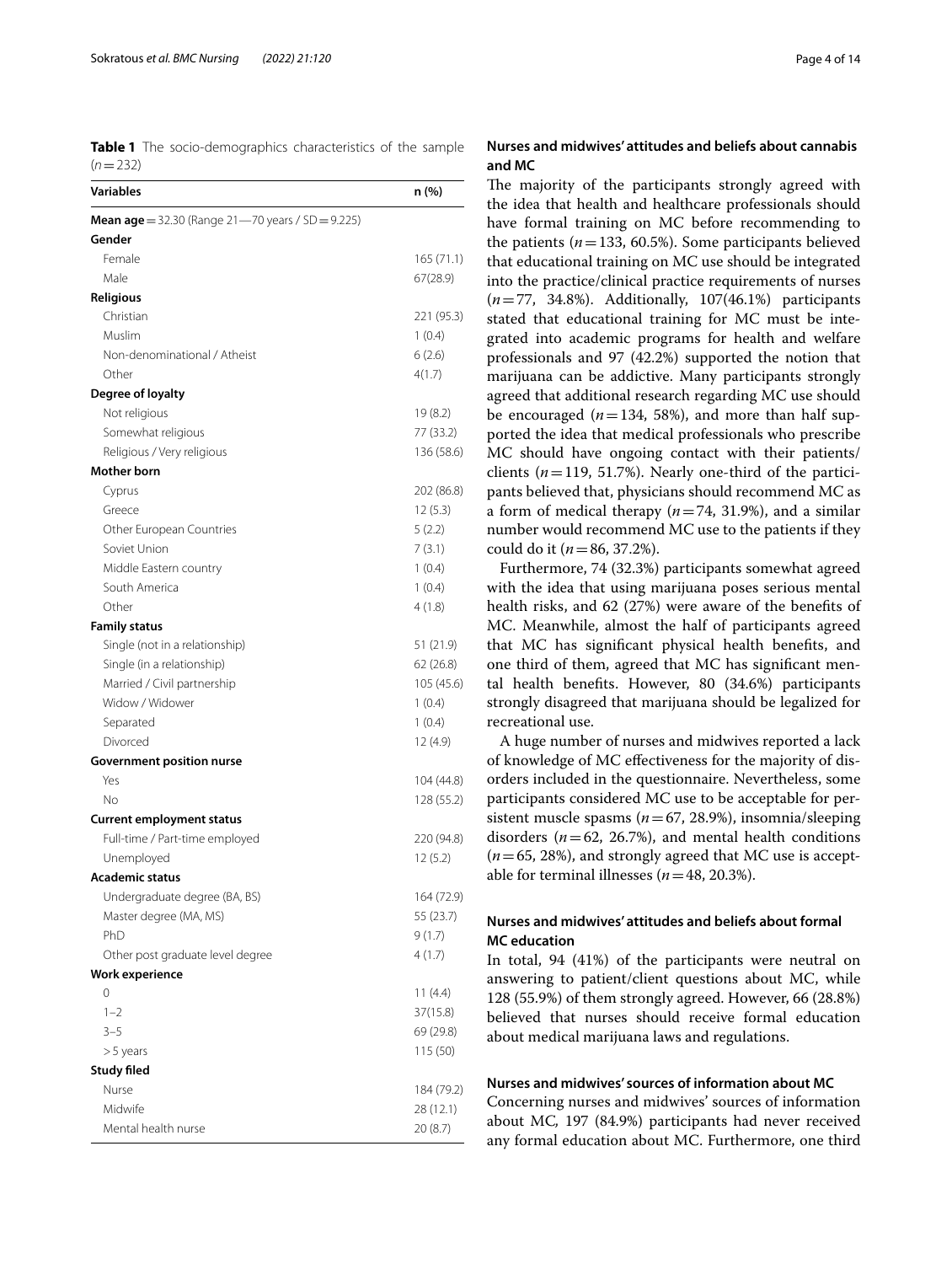of nurses and midwives reported that, during their studies should receive formal education about MC in class (*n*=73, 31.6%) or in clinical practice (*n*=26, 11.2%). More of the half of them, (*n*=121, 52.2%) believed that formal education about MC in class and in clinical practice is a must. Finally, the most frequently reported sources of information were medical literature  $(n=146,$ 62.9%), physicians  $(n=97, 42%)$ , and experiences with patients/clients (*n*=97, 441.8%).

## **Socio‑demographic characteristics about MC attitudes, beliefs, and knowledge of nurses and midwives**

Gender had a statistically signifcant positive efect on participants' attitudes and beliefs about MC. Male participants expressed in strong percentages their positive preference to use cannabis for recreational purposes ( $p < 0.01$ , 26.8% vs. 13.4%) compared with female group. Male participants expressed in strong percentages that healthcare professionals should have formal training on MC before recommending it to a patient compared with female group (*p*<0.05, 94% vs. 87.9%). However, a larger number of female participants agreed that healthcare professionals who prescribe MC should have ongoing contact with their patients compared with male group  $(p < 0.05, 96.7\%)$ vs. 85%). Furthermore, more than twice as many males compared with females' participants group, believed that they were prepared to answer patients' questions about MC (*p*<0.01, 41.8% vs. 18.8%) (Table [2](#page-5-0)).

Moreover, concerning the age of year-old group, the vast majority of the sample agreed that, additional research about MC use must be integrated into academic programs (98.6% in the age of 20–30-year-old group, 88.4% of the 31–40-year-old group and 86.7% of the≥41-year-old group,  $p$ <0.05), while almost all of them (95.2%) agreed that educational training for MC must be integrated into academic programs ( $p < 0.05$ ).

Furthermore, concerning the relational status, all participants included in this study (non-denominational/ atheist, Christian Orthodox, Muslim), agreed that educational training about MC must be integrated  $(p<0.05)$ , while Muslim participants agreed that, additional research about MC use should be encouraged (*p*<0.05).

Finally, concerning the marital status, unmarried participants expressed their positive preference about cannabis use for recreational purposes in twice as strong, compared with married participants group  $(p<0.01,$ 22.8%Vs 11.4%). Additionally, almost the half of unmarried participants (42.5%) reported that, had friends who use cannabis for recreational purposes, compared with married participants group, whom reports less percentages (27.6%, *p*<0.05). Unmarried participants agreed that using cannabis might develop serious mental health risks compared with married participants group (*p*<0.05, 77.9% vs. 66.8%).

There was no statistically significant difference between work years of experience and attitudes, knowledge, and beliefs about medical cannabis among nurses and midwives in Cyprus (Table [2\)](#page-5-0).

## **Socio‑demographic characteristics about MC attitudes, beliefs, and knowledge of nurses and midwives for the treatment of specifc disorders**

Male participants, expressed in strong percentages their positive consideration about MC use to be acceptable for the treatment of anorexia, HIV/AIDS, infammatory bowel disease (e.g., Crohn's disease), nausea, and persistent muscle spasms, compared with female participants group ( $p < 0.05$ ). Additionally, percentages of the participants in the age of 20–30-year-old group, believed that MC to be acceptable for the treatment of nausea and/or vomiting due to cancer treatment, HIV/AIDS, mental health conditions (e.g., PTSD, depression, anxiety), MS, Parkinson's disease, and terminal illnesses, compared with those participants in other age groups  $(p < 0.05)$ . Participants in the age of 31–40-year-old group, considered MC to be acceptable for the treatment of eating disorders, insomnia/sleep disorders and nausea, compared with other groups. The  $\geq$  41-year-old age group expressed their positive believed as strong, that MC use is acceptable for the treatment of seizures and epilepsy compared with other groups  $(p < 0.05)$ . Finally, non-denominational and atheist participants groups, expressed their positive believed as strong and considered MC to be acceptable for the treatment of Alzheimer's disease, eating disorders (e.g., anorexia), and mental health conditions (e.g., PTSD, depression, anxiety) compared with other groups  $(p < 0.050)$ .

Finally, participants with years of work experience, expressed in strong percentages their positive consideration about MC use to be acceptable for the treatment of nausea and/or vomiting due to cancer treatment and/or terminal illness compared with other groups (*p* < 0.05**,** Table [3\)](#page-8-0).

## **Discussion**

Studying the national and international literature, it seems that, this study is the frst attempt to record and evaluate the attitudes, beliefs and knowledge of Cypriot nurses and midwives. Given the relatively high response rate and convenience sampling, it is possible to generalize the present study's fndings to the entire nursing and midwifery population in Cyprus.

The vast majority of previous studies about MC use, have focused on prescribers or a single disease category [[6,](#page-12-5) [11,](#page-12-10) [18,](#page-12-15) [19\]](#page-12-16). Our fndings focus on attitudes, beliefs,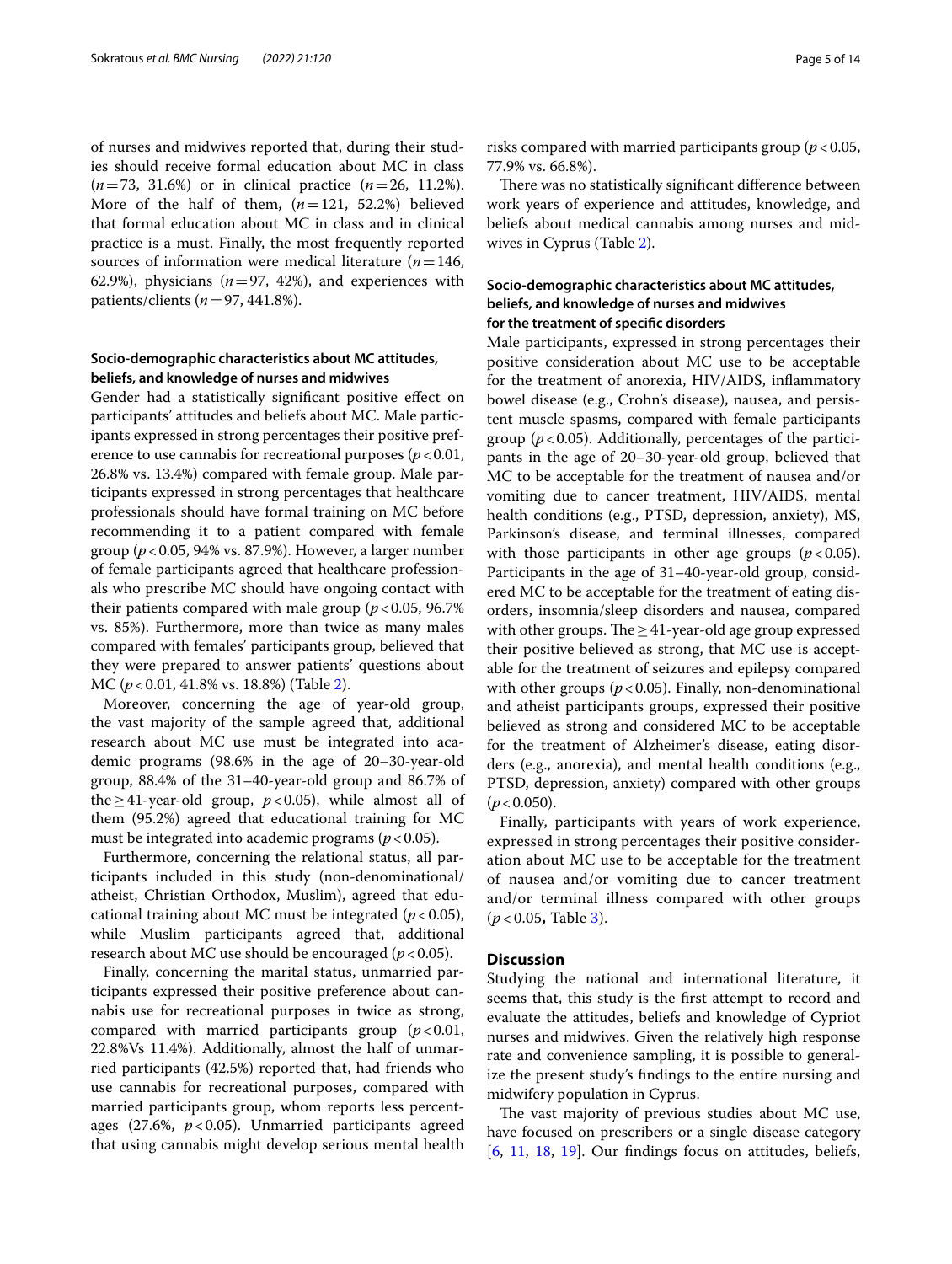<span id="page-5-0"></span>

|                                                                                                                                       | Table 2 Attitudes, beliefs and knowledge about medical cannabis among nurses and midwives in Cyprus (n = 232) |                     |            |
|---------------------------------------------------------------------------------------------------------------------------------------|---------------------------------------------------------------------------------------------------------------|---------------------|------------|
| Gender % (n)                                                                                                                          |                                                                                                               |                     |            |
| Total $(n=232)$                                                                                                                       | Male<br>$(n=67)$                                                                                              | Female<br>$(n=165)$ | Pvalue     |
|                                                                                                                                       | <sup>b</sup> Part A: Health-related behaviors linked to cannabis and medical cannabis                         |                     |            |
| 17.2(40)<br>Personal use<br>of cannabis for<br>recreational<br>purposes                                                               | 26.8(18)                                                                                                      | 13.4(22)            | $\ddot{*}$ |
| 33.2(83)<br>use cannabis for<br>Friends who<br>recreational<br>purposes                                                               | 44.8(30)                                                                                                      | 32.1(53)            | $\ast$     |
| <sup>a</sup> Part B: Attitudes & beliefs on cannabis and medical cannabis (MC)                                                        |                                                                                                               |                     |            |
| 89.7(208)<br>mending it to a<br>formal training<br>before recom-<br>Healthcare<br>professionals<br>should have<br>about MC<br>patient | 94(63)                                                                                                        | 87.9(145)           | *          |
| 93.5(217)<br>who prescribe<br>MC should have<br>ongoing con-<br>tact with their<br>Healthcare<br>professionals<br>patients            | 85(57)                                                                                                        | 96.7(160)           | *          |
| <sup>a</sup> Part C: Attitudes & beliefs on medical cannabis education (MC)                                                           |                                                                                                               |                     |            |
| 25.4(59)<br>pared to answer<br>patient's ques-<br>lampre-<br>about MC<br>tions                                                        | 41.8(28)                                                                                                      | 18.8(31)            | $*$        |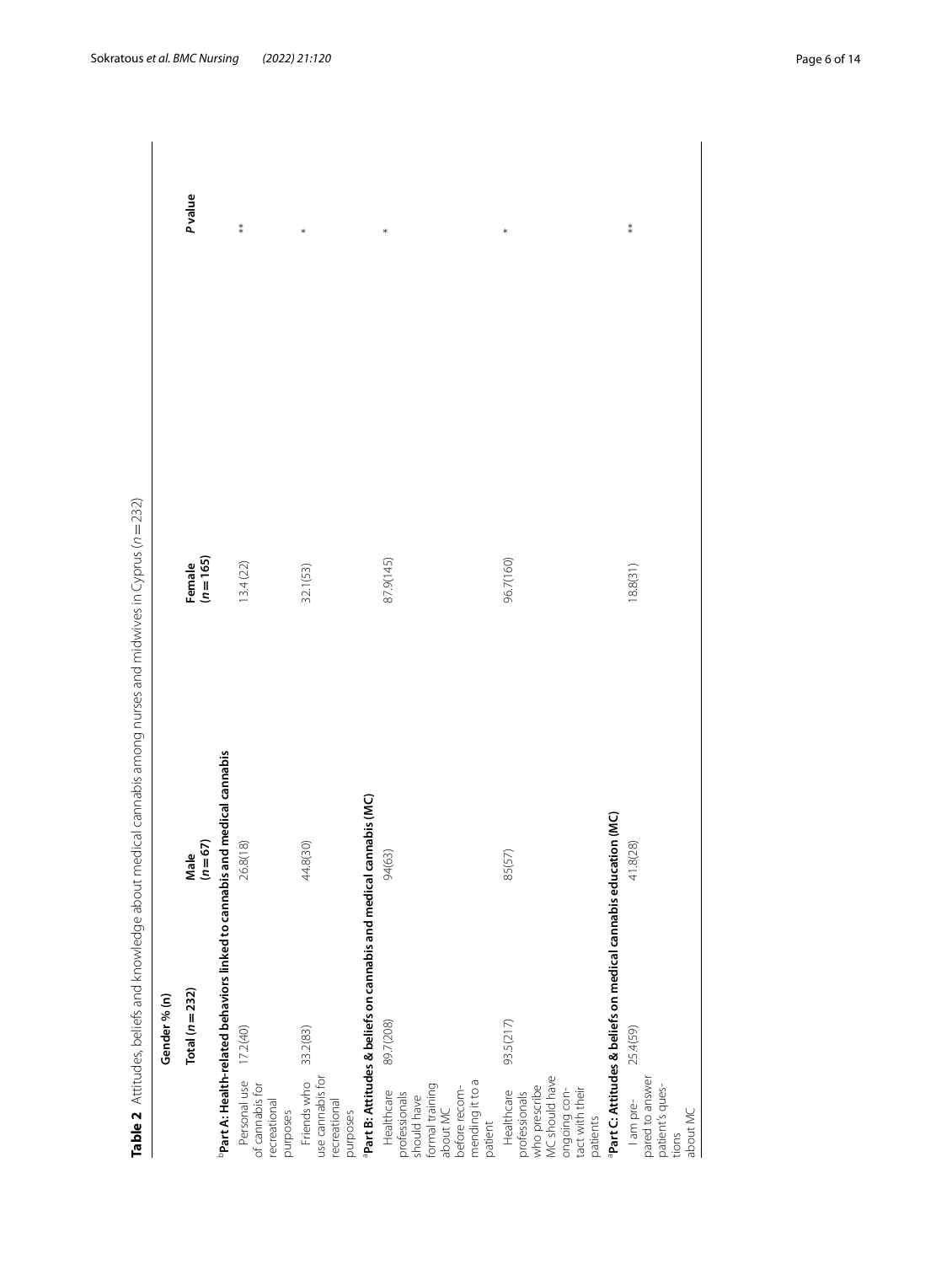| ŕ |
|---|
|   |
|   |
|   |
|   |
|   |
|   |
|   |
|   |
| t |
|   |
| ŗ |
|   |
|   |
|   |
|   |
|   |

| Table 2 (continued)                                                                  |                    |                                                                                |                                                                          |                                   |                             |        |
|--------------------------------------------------------------------------------------|--------------------|--------------------------------------------------------------------------------|--------------------------------------------------------------------------|-----------------------------------|-----------------------------|--------|
|                                                                                      |                    | Part D: Sources of information about medical cannabis (MC)                     |                                                                          |                                   |                             |        |
| Personal use 4.7(11)                                                                 |                    |                                                                                | 5.6(4)                                                                   | 4.2(7)                            |                             | *      |
|                                                                                      | Age Group % (n)    |                                                                                |                                                                          |                                   |                             |        |
|                                                                                      | Total<br>$(n=232)$ |                                                                                | $20 - 30$ years old( $n = 144$ )                                         | 31 $-40$ years old ( $n = 43$ )   | $\geq$ 41 years old(n = 45) | Pvalue |
|                                                                                      |                    | Part B: Attitudes & beliefs on cannabis and medical ca                         | nnabis (MC)                                                              |                                   |                             |        |
| use should be<br>encouraged<br>regarding MC<br>Additional<br>esearch                 | 94.4(219)          |                                                                                | 98.6(142)                                                                | 88.4(38)                          | 86.7(39)                    | $\ast$ |
|                                                                                      |                    | Part C: Attitudes & beliefs on medical cannabis education (MC)                 |                                                                          |                                   |                             |        |
| Educational<br>into academic<br>training for<br>MC must be<br>integrated<br>programs | 98.7(229)          |                                                                                | 100(144)                                                                 | 95.2(40)                          | 100(45)                     | $\ast$ |
|                                                                                      | Religion % (n)     |                                                                                |                                                                          |                                   |                             |        |
|                                                                                      | n(232)<br>Total    | Christian Orthodox<br>$(n=221)$                                                | $\begin{array}{c} \mathsf{Muslim} \\ (n = 1) \end{array}$                | Non denomination / Atheist(n = 6) | Other<br>$(n=4)$            | Pvalue |
|                                                                                      |                    |                                                                                | Part A: Health-related behaviors linked to cannabis and medical cannabis |                                   |                             |        |
| Friends who<br>use any can-<br>nabis                                                 | 12.1(28)           | 10.1(24)                                                                       |                                                                          | 33.3(2)                           | 50(2)                       | $\ast$ |
|                                                                                      |                    | <sup>ª</sup> Part B: Attitudes & beliefs on cannabis and medical cannabis (MC) |                                                                          |                                   |                             |        |
| clinical practice<br>integrated into<br>Educational<br>training for<br>MC must be    | 84.1(195)          | 83.7(185)                                                                      |                                                                          | 100(6)                            | 100(4)                      | *      |
| use should be<br>regarding MC<br>Additional<br>encouraged<br>research                | 94(218)            | 95.4(211)                                                                      | 100(1)                                                                   | 50(3)                             | 75(3)                       | *      |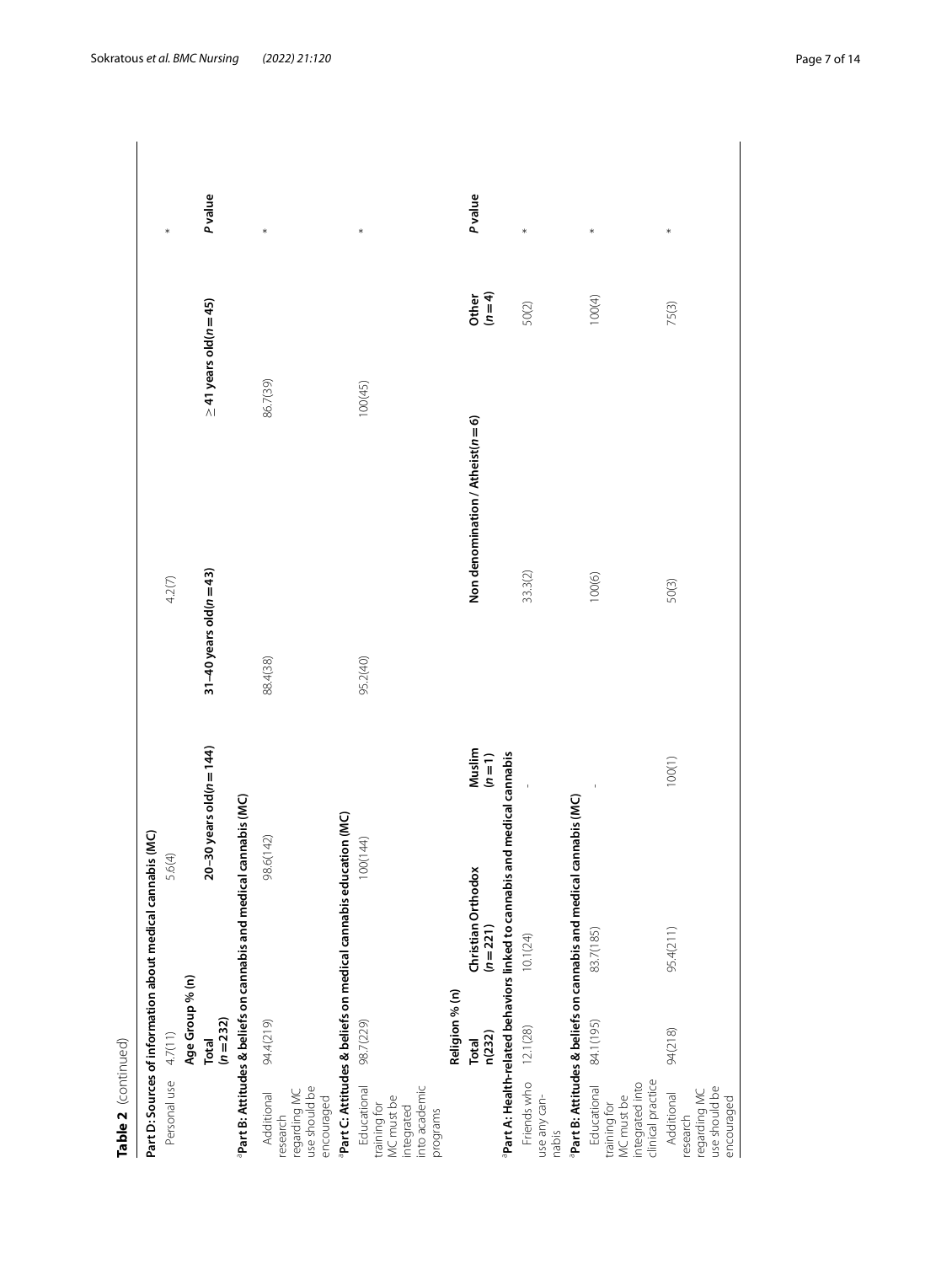|                                                                      | Family Status % (n)       |                                                                                       |                          |        |
|----------------------------------------------------------------------|---------------------------|---------------------------------------------------------------------------------------|--------------------------|--------|
|                                                                      | $(n=232)$<br><b>Total</b> | $(n = 105)$<br>Married                                                                | Unmarried<br>$(n = 127)$ | Pvalue |
|                                                                      |                           | <sup>b</sup> Part A: Health-related behaviors linked to cannabis and medical cannabis |                          |        |
| Personal use 17.7(41)<br>of cannabis for<br>recreational<br>purposes |                           | 11.4(12)                                                                              | 22.8(29)                 |        |
| Friends who<br>for recreational<br>use cannabis<br>purposes          | 35.6(83)                  | 27.6(29)                                                                              | 42.5(54)                 | ∗      |
|                                                                      |                           | <sup>a</sup> Part B: Attitudes & beliefs on cannabis and medical cannabis (MC)        |                          |        |
| serious mental<br>Using can-<br>nabis poses<br>health risks          | 72(167)                   | 66.8(68)                                                                              | 77.9(99)                 | *      |
|                                                                      |                           | Š<br>Part E: Sources of information about medical cannabis                            |                          |        |
| Other nurses 25(58)                                                  |                           | 17.1(18)                                                                              | 31.5(40)                 |        |
| $p < 0.05$ ; ** $p < 0.01$ ; *** $p < 0.001$                         |                           |                                                                                       |                          |        |

a The table presents the n and % of participants who answered that they 'agree'  $\overline{b}$  The table presents the n and % of participants who answered that 'yes'

<sup>a</sup> The table presents the n and % of participants who answered that they'agree' <sup>b</sup> The table presents the n and % of participants who answered that 'yes'

**Table 2** (continued)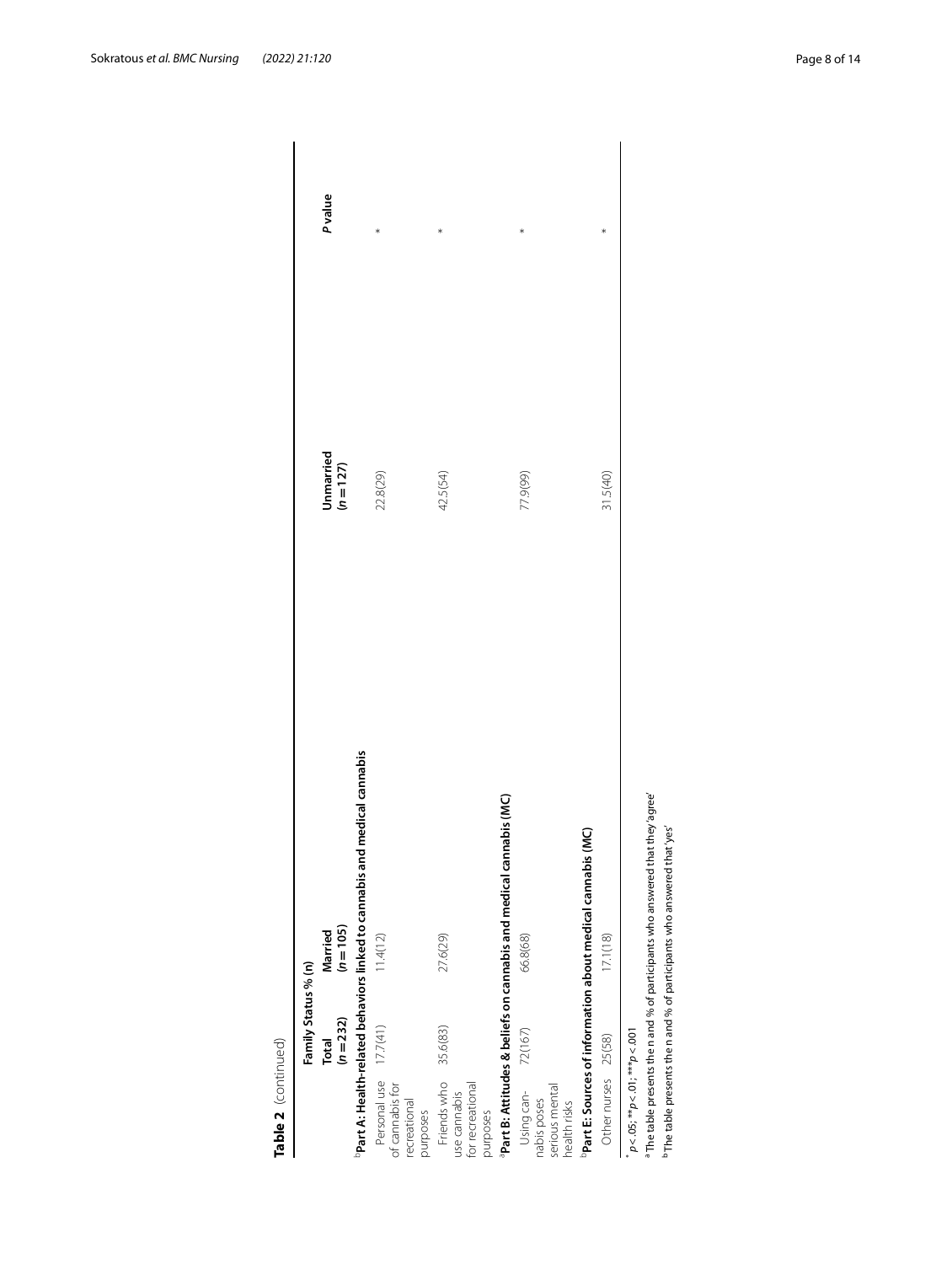|                                                                           |                    | Table 3 Nurses' knowledge about MC in the treatment of specific disorders (n = 232) |                            |                          |                  |
|---------------------------------------------------------------------------|--------------------|-------------------------------------------------------------------------------------|----------------------------|--------------------------|------------------|
|                                                                           | Gender % (n)       |                                                                                     |                            |                          |                  |
|                                                                           | $(n=232)$<br>Total | $(n = 67)$<br>Male                                                                  | Female<br>$(n=165)$        |                          | <b>P</b> value   |
| Anorexia                                                                  | 19(44)             | 50(22)                                                                              | 50(22)                     |                          | $\ast$           |
| <b>HIV/AIDS</b>                                                           | 24.1(56)           | 33.9(19)                                                                            | 66.1(37)                   |                          | $\ast\atop\ast$  |
| bowel disease<br>(eg. Crohn's<br>Inflammatory<br>disease)                 | 44.5(94)           | 31.9(30)                                                                            | 68.1(64)                   |                          | $\ast$           |
| Nausea                                                                    | 27.6(64)           | 39.1(25)                                                                            | 60.1(39)                   |                          | $\ast$           |
| muscle spasm<br>Persistent                                                | 59.9(139)          | 28.8(40)                                                                            | 71.2(99)                   |                          | $\ast$           |
|                                                                           | Age % (n)          |                                                                                     |                            |                          |                  |
|                                                                           | $(n=232)$<br>Total | $20 - 30$ years old $(n = 144)$                                                     | 31-40 years old ( $n=43$ ) | $>41$ years old (n = 44) | Pvalue           |
| due to cancer<br>Nausea and/<br>or vomiting<br>treatment                  | 49.6(115)          | 53.5(77)                                                                            | 44.2(19)                   | 43.2(19)                 | $\ast\ast$       |
| disorders (eg.<br>Anorexia)<br>Eating                                     | 31.9(74)           | 30.6(44)                                                                            | 34.8(15)                   | 34.1(15)                 | $\ast\ast$       |
| <b>HIV/AIDS</b>                                                           | 23.7(55)           | 25(36)                                                                              | 23.2(10)                   | 20.5(9)                  | $\ast$           |
| sleep disor-<br>Insomnia/<br>ders                                         | 59.1(137)          | 59(85)                                                                              | 60.5(26)                   | 59.1(26)                 | $\ast$           |
| Mental health<br>anxiety,etc.)<br>depression,<br>conditions<br>(eg. PTSD, | 66.4(154)          | 70.1(101)                                                                           | 55.8(24)                   | 65.9(29)                 | $\ast$           |
| Multiple<br>Sclerosis                                                     | 53.9(125)          | 58.3(84)                                                                            | 46.5(20)                   | 47.7(21)                 | $\ast$           |
| Nausea                                                                    | 27.6(64)           | 23.6(34)                                                                            | 38.9(15)                   | 34.1(15)                 | $***$            |
| Parkinson's<br>disease                                                    | 40.9(95)           | 42.4(61)                                                                            | 37.2(16)                   | 40.9(18)                 | $\ast$           |
| Seizure /<br>Epilepsy                                                     | 47.4(110)          | 47.9(69)                                                                            | 44.2(19)                   | 50(22)                   | $\ast$           |
| Terminal<br>illness                                                       | 72.8(169)          | 80.6(116)                                                                           | 69.8(30)                   | 59.1(26)                 | $^{\ast}_{\ast}$ |

<span id="page-8-0"></span>Table 3 Nurses' knowledge about MC in the treatment of specific disorders (n = 232)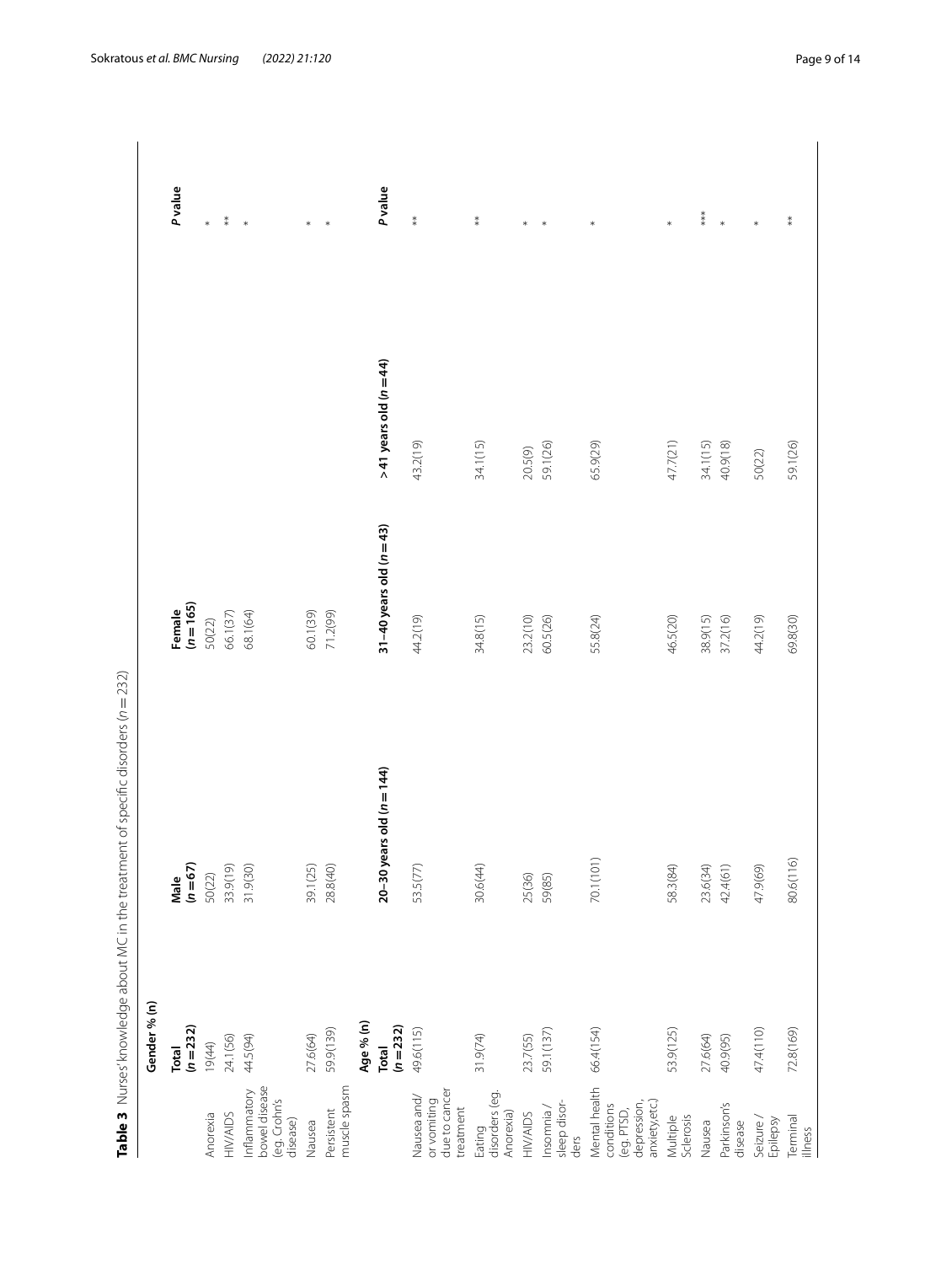|                                                                             | Religion % (n)        |                                 |                                                         |                                         |                              |                |
|-----------------------------------------------------------------------------|-----------------------|---------------------------------|---------------------------------------------------------|-----------------------------------------|------------------------------|----------------|
|                                                                             | $(n=232)$<br>Total    | Christian Orthodox<br>$(n=221)$ | $\begin{array}{c} \mathsf{Muslim} \\ (n=1) \end{array}$ | Non denomination / Atheist<br>$(n = 6)$ | Other<br>$(n=4)$<br>$(2)$    | <b>P</b> value |
| Alzheimer's<br>disease                                                      | 42.7(99)              | 41.2(91)                        |                                                         | 6.1(6)                                  |                              | *              |
| Eating<br>disorders (eg.<br>Anorexia)                                       | 31.9(74)              | 98.6(73)                        |                                                         | 1.3(1)                                  |                              | *              |
| Mental Health 66.8(155)<br>conditions (eg.<br>anxiety, etc.)<br>Depression, |                       | 95.5(148)                       |                                                         | 3.9(6)                                  | 0.6(1)                       | $**$           |
|                                                                             | Work Experience % (n) |                                 |                                                         |                                         |                              |                |
|                                                                             | $(n=232)$<br>Total    | $0$ years<br>$(n=11)$           | $1-2$ years<br>$(n=37)$                                 | $3-5$ years<br>$(n=69)$                 | $>$ 5 years<br>( $n = 115$ ) | Pvalue         |
| due to cancer<br>Nausea and/<br>or vomiting<br>treatment                    | 49.6(115)             | 45.5(5)                         | 37.8(14)                                                | 55.1(38)                                | 50.4(58)                     |                |
| Terminal<br>llness                                                          | 74.1(172)             | 63.6(7)                         | 72.8(27)                                                | 88.4(61)                                | 67(77)                       | *              |
| $p < .05;$ ** $p < .01;$ *** $p < .001$                                     |                       |                                 |                                                         |                                         |                              |                |

**Table 3**(continued) The table presents the n and % of participants who answered that they 'agree'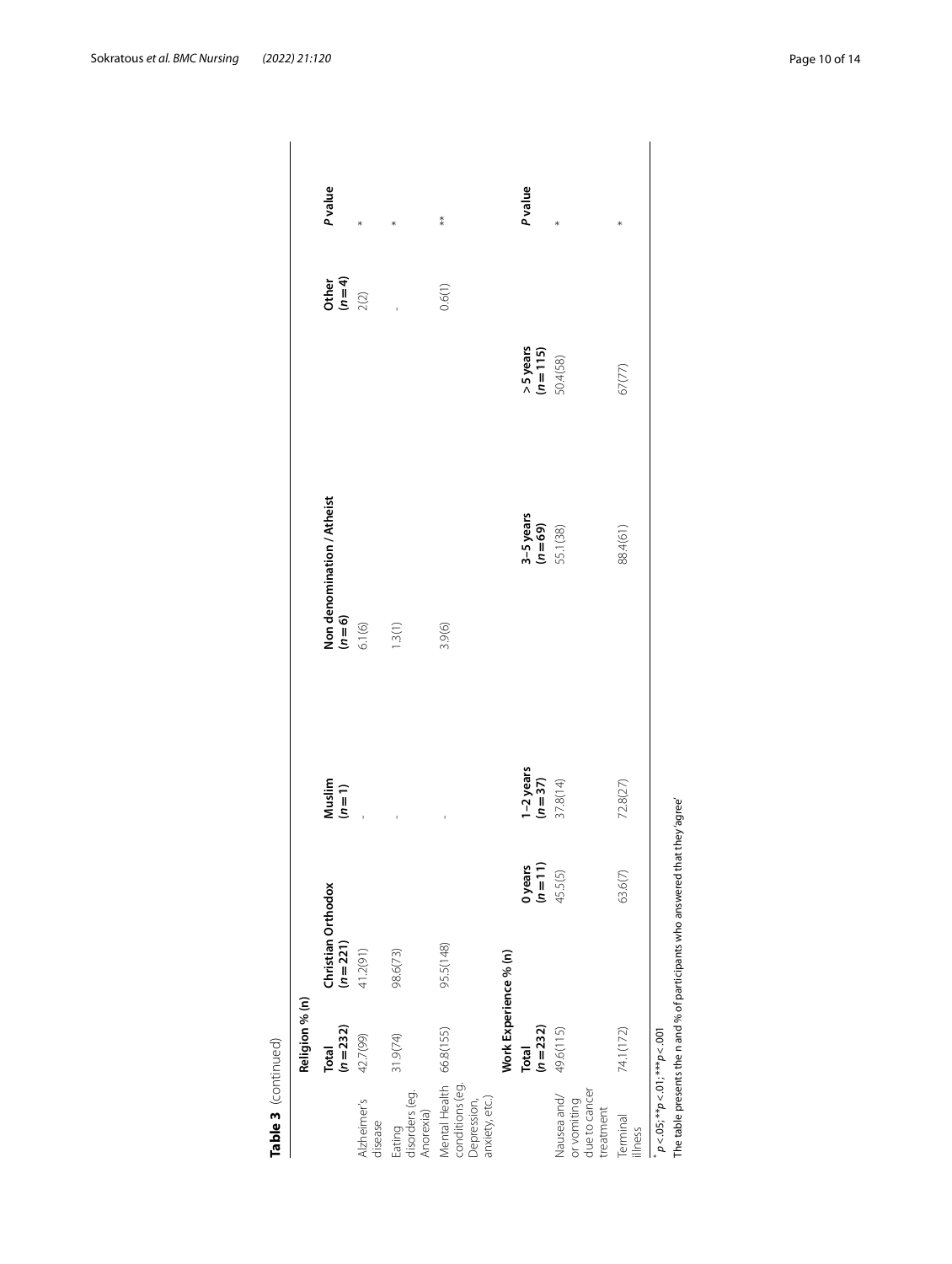and knowledge of Cypriot nurses and midwives. The present study adds more evidence to the existing literature providing new data on the attitudes, beliefs, and knowledge among health care professionals.

Our results seem to be rather recommending in favor of MC use. The main findings of the present study showed that, Cypriot nurses and midwives reported lack of knowledge regarding the risks and benefts about MC use to patients. The participants reported lack of confidence when they discussed MC benefts for specifc disorders with their patients. However, specifc number of participants believed MC use was considered acceptable for the patients with persistent muscle spasms, insomnia/ sleeping disorders, mental health conditions, and terminal illnesses.

Our results showed that, the majority of the participants believed that formal training on MC should be integrated into academic programs. Cypriot nurses and midwives expressed the necessity of urgent training under the current curriculum. Specifcally, more than the half of participants believed that it is necessary to have formal training about MC use before recommending to their patients. The participants supported that, educational training programs about MC use should be integrated into the practice/clinical practice. Other similar studies associating MC knowledge indicators with relevant attitudes of healthcare professionals in the United States (US), have shown that nurses have higher self-perceived knowledge and more positive attitudes toward MC than other healthcare professionals [\[20](#page-12-17)].However, a lack of formal education and training and signifcant knowledge gaps regarding MC among nurses and physicians have been reported  $[21]$  $[21]$ . Furthermore, since MC laws about use is rapidly changing in some countries, such as the US, advanced practice registered nurses during their clinical practice have been authorized to recommend MC use to their patients [\[22\]](#page-12-19).

Comparing our fndings with the results of our previous study [\[10](#page-12-9)], both studies presented similarities. Specifcally, the majority of the Cypriot nursing students in previous study, believed that formal training on MC should be integrated into academic programs and expressed the necessity of urgent training about MC under the current curriculum. Our results are on the same line with others studies worldwide [\[20,](#page-12-17) [21](#page-12-18)].

Additionally, in the present study nurses and midwives strongly supported that, educational training programs on MC use should be integrated into the practice/clinical practice. Our results supported from the relevant literature. Research evidences supported that, health practitioners have insufficient theoretical and clinical knowledge about MC use and benefits  $[20, 21]$  $[20, 21]$  $[20, 21]$  $[20, 21]$ ; these specifc knowledges important and necessary to increase their competency about the benefts of MC use [[21\]](#page-12-18).

In the present study, concerning the socio-demographic characteristics of the participants, we examined the association among gender, age, religion, and years of work experiences in the clinical sectors and attitudes, beliefs, and knowledge about MC use of the sample. As a result, the present study adds more evidence to the existing literature concerning the socio-demographic characteristics of the health care professionals. Our results pointed out that, gender had a statistically signifcant positive efect on participants' attitudes and beliefs about MC. More specifcally, male participants reported higher frequency about cannabis use for recreational purposes, compared with female group. Regarding reported higher frequency about cannabis use for recreational purposes amongst male participants, this might a result of low and undervalued social stigma amongst males who use cannabis for recreational purposes [\[2](#page-12-1), [3\]](#page-12-2),compared with females. Generally, a higher frequency about cannabis use for recreational purposes amongst male participants, has been associated with socio-cultural explanations, including factors related to gender role, as well as with biological and psychological parameters. The impact of personality traits also involved. Males, might express themselves more easily and may not be afraid of being cultural stigmatized by their society. However, evidences from the international literature concerning the gender, showed contradictory results [[23](#page-13-0), [24\]](#page-13-1).

Concerning the patients, a larger number of female participants in this study, agreed that healthcare professionals who prescribe MC should have ongoing contact with their patients compared with male group. On the other hand, more than twice as many males compared with females' participants group, believed that they were prepared to answer patients' questions about MC. Male participants expressed in strong percentages that healthcare professionals should have formal training on MC before recommending it to a patient compared with female group. In this study, our results showed that, the vast majority of the sample (male and female), agreed that, additional research about MC use must be integrated into academic programs, while almost all of them agreed that educational training for MC must be integrated into academic programs.

Moreover, concerning the age of year-old groups among the participants, our results showed similarities among these groups. The vast majority of the sample in all groups, strongly agreed that additional research about MC use must be integrated into academic programs; almost all of them pointed out that educational training for MC must be integrated into academic programs.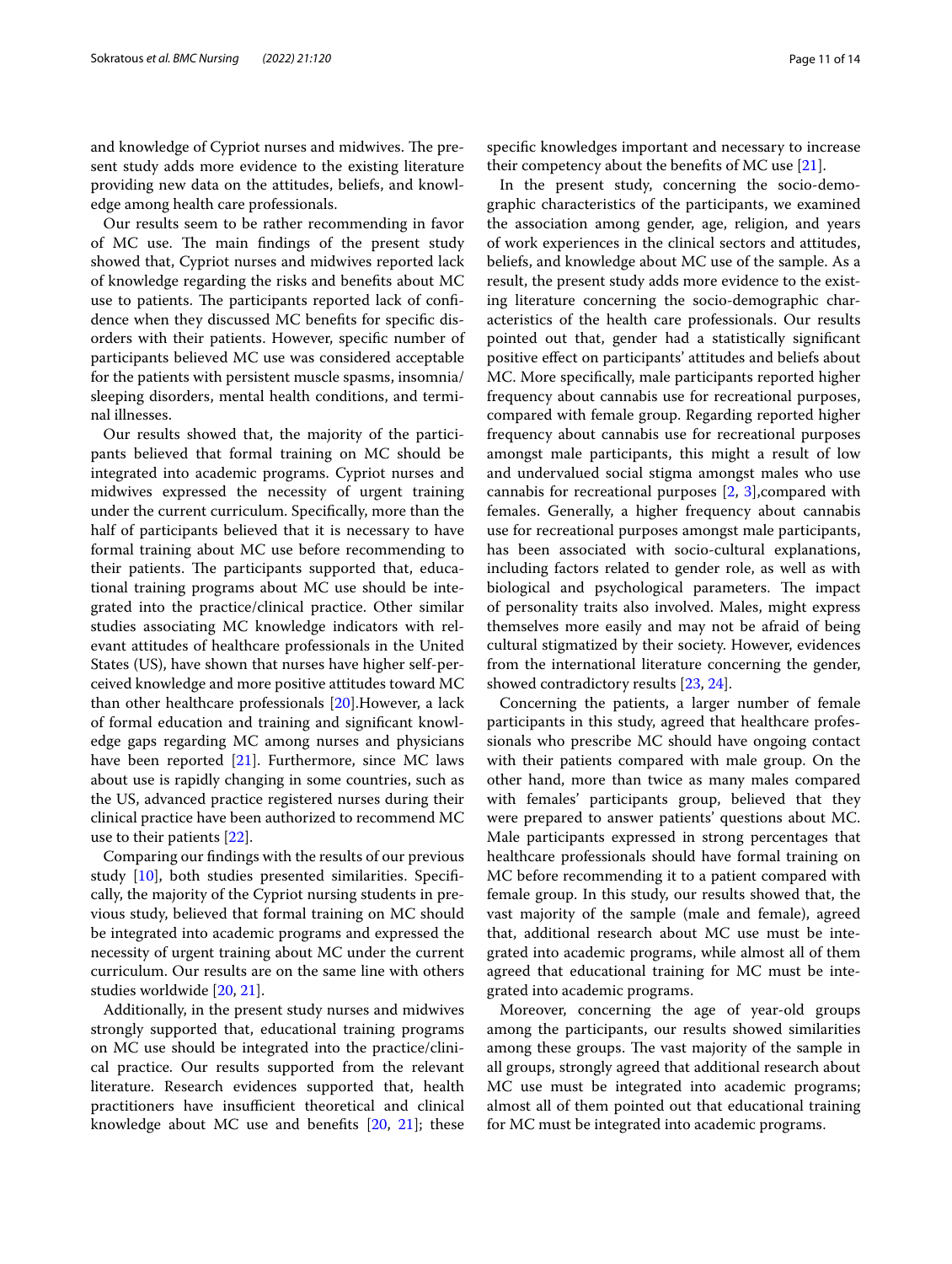Furthermore, concerning the relational status, our results showed that all participants included in this study, agreed that educational training about MC must be integrated and additional research about MC use should be encouraged.

Additionally, the marital status, the study showed that, the unmarried participants expressed their positive preference about cannabis use for recreational purposes in twice as strong, compared with married participants group. Concerning the social transactions among married and unmarried participants, almost the half of unmarried participants reported that, had friends who use cannabis for recreational purposes, compared with married participants group, whom reports less percentages. However, although they had friends who use cannabis for recreational purposes, unmarried participants agreed that using cannabis might develop serious permanent mental health symptoms/diseases. Their answers may arise from their attitudes, knowledge, and beliefs about cannabis for recreational purposes as healthcare professionals.

Although that there is no statistically signifcant difference between years of work experiences in the clinical sectors and MC use among nurses and midwives in Cyprus, it seems that there is a positive trend about years of work experiences and MC among nurses and midwives in Cyprus. Nurses and midwives in Cyprus having more years of work experiences in the clinical sectors, might have a more positive attitudes concerning MC use. Similar results found among other professionals worldwide concerning MC use [\[14](#page-12-13)].

In this study, our results seem to be rather recommending in favor of MC use; additionally, a small number of nurses and midwives supported the legalization of marijuana for recreational use. The vast majority of the participants in the present study would recommend MC to their patients if it were legalized. However, the majority of the sample population strongly disagreed with the legalization of marijuana for recreational use. This result is in contrast with our previous study of Cypriot nursing students, in which the third-year students were more in favor of legalizing marijuana for recreational use [\[11](#page-12-10)]. Low rates of support for the legalization of marijuana for recreational use were also observed in a US study of healthcare professionals [\[19](#page-12-16), [25](#page-13-2)]. Although, the literature has shown that healthcare professionals support MC use and its legalization [\[22,](#page-12-19) [26–](#page-13-3)[29](#page-13-4)]. In our study, most of the participants seemed to have lack of basic knowledge of the content, effects, and legality of MC. These results confrm prior reports of signifcant gaps in the MC knowledge of healthcare professionals [[19](#page-12-16), [30](#page-13-5)]. Since the nuances of developing MC education frame are critical, Cypriot nurses and midwives need to be educated about

the advantages and disadvantages of MC use for specifc disorders.

Finally, the above fndings need to be viewed in the context of certain methodological limitations. The data collection took place during the  $26<sup>th</sup>$  Nurses and Midwives Congress in Cyprus, which took place on November  $28-30$ ,  $2019$ , in Limassol. In the  $26<sup>th</sup>$  Nurses and Midwives Congress, hence, nurses and midwives that were absent on that days were excluded, along with those who refused to participate. As a result, the observed results may be underestimated or might be were slightly diferent. Additional limitations include lack of triangulation with qualitative data, as well as possible underestimation of the actual frequency of cannabis use, or positive attitudes towards MC. This may be attributed to one's need to preserve a positive personal image, thus avoiding to report adverse behaviours (i.e. illegal substance use or socially unpopular attitudes).

More importantly, the cross-sectional nature of the study does not permit any inference with regard to the direction of the observed association between nurses and midwives' attitudes, beliefs and knowledge and medical cannabis used. Nevertheless, the large sample and the use of more appropriate and robust instrument in the present study allow for a more accurate estimation of the occurrence of nurses and midwives' attitudes, beliefs and knowledge and medical cannabis used.

## **Conclusions**

The conclusions seem to be rather recommending in favor of MC use. The main findings of the present study were that, the vast majority of Cypriot nurses and midwives strongly believed that more MC education is needed in order to address nurses and midwives' lack of knowledge about MC benefts for specifc disorders, a substantial divergence between their current and desired levels of knowledge, and their extensive lack of knowledge of the risks and benefts of MC use by patients. Additionally, Cypriot nurses and midwives reported lack of knowledge and absence of guidelines and protocols on clinical health sectors about MC use. Participants proposed enriching nursing curricula with theoretical and clinical/laboratory courses on MC during studies and clinical practice. Additional tailoring interventions should be established to decrease recreational cannabis use among Cypriot nurses and midwives.

#### **Acknowledgements**

We would like to thank all of the nurses of midwives who participated in this study. We would also like to acknowledge the feld workers who contributed to the collection of the data.

**Research involving human embryos, gametes, and stem cells**

Not applicable. (The present study involved data collection but did not involve experiments that used human embryos or gametes, human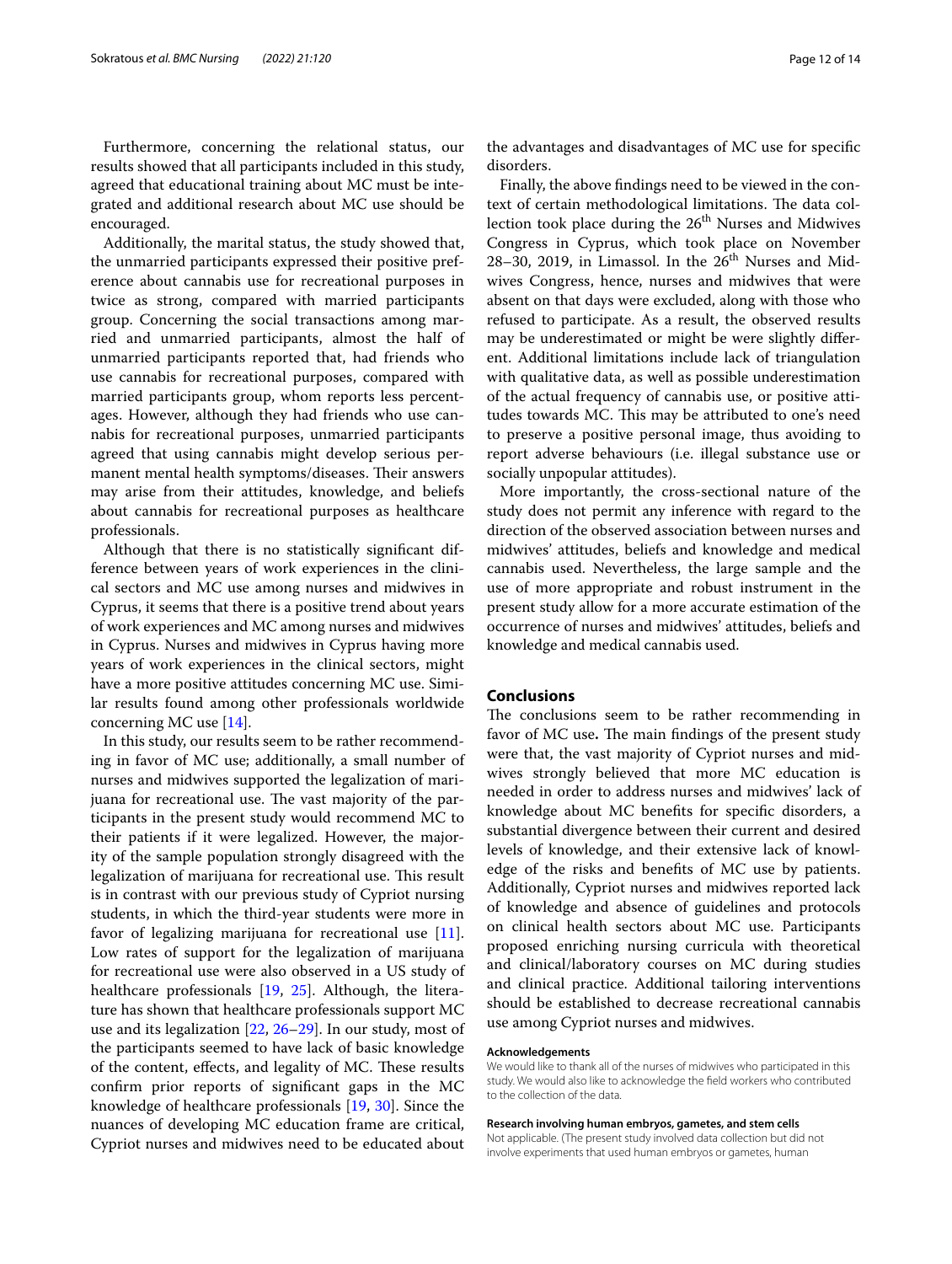#### **Authors' contributions**

The present study was jointly designed by all of the authors. Each author made substantial contributions to the conception, design, analysis, and interpretation of the data; was involved in drafting and/or critically revising the manuscript for important intellectual content; and gave fnal approval for the version to be published.

#### **Funding**

The present study was partially funded by the Cyprus University of Technology (internal funding code=319).

#### **Availability of data and materials**

The datasets generated and/or analyzed during the present study are not publicly available because the authors are currently working on them in order to prepare the fnal version of this manuscript. However, they are available from the corresponding author upon reasonable request.

## **Declarations**

#### **Ethics approval and consent to participate**

Our study was approved by the National Bioethics Committee (Ref. No 2019.01.155) as well as the board of directors of the Cyprus Nurses and Midwifes Association, who organized the event. All methods were carried out in accordance with the relevant guidelines and regulations of the aforementioned committees. The participants were informed about the purpose of the study and the data collection procedures prior to providing their consent. All participants agreed to participate and informed consent was obtained from all subjects and/or their legal guardians. Participation in the study was voluntary and anonymous in order to guarantee confdentiality. Questionnaires and consent forms were distributed to the nurses and midwives at the beginning of the conference. Then, after a short briefng on the study aim and procedures, nurses and midwives who wished to participate could place their flled-in questionnaires in sealed envelopes in a collection box located outside of the conference room.

#### **Consent for publication**

Not applicable.

#### **Competing interests**

The authors declare that they have no competing interests.

#### **Author details**

<sup>1</sup> Assistant Professor, Department of Nursing, School of Health Sciences, Cyprus University of Technology, Vragadinou Street, Limassol, Cyprus. <sup>2</sup>PhD, Mental health Nurse, Cyprus Mental Health Services, Larnaca, Cyprus. <sup>3</sup>Assistant Professor, Critical Care Nursing, Advanced Emergency and Intensive Nursing Care, Department of Nursing, School of Health Sciences, Cyprus University of Technology, Vragadinou Street, Limassol, Cyprus. <sup>4</sup>PhD(c), Mental health Nurse, Cyprus Mental Health Services, Nicosia, Cyprus. <sup>5</sup> Associate Professor, Department of Nursing, School of Health Sciences, Faculty of Health Sciences, Mental Health Studies & Research Cyprus University of Technology Chair Cyprus University of Technology Vragadinou Street, Limassol, Cyprus.

Received: 27 February 2022 Accepted: 29 April 2022 Published online: 19 May 2022

#### **References**

- <span id="page-12-0"></span>1. Pollio A. The name of cannabis: A short guide for nonbotanists. Cannabis Cannabinoid Res. 2016;1:234–8.
- <span id="page-12-1"></span>2. Marijuana as medicine. National Institute on Drug Abuse (NIDA). 2019. [[https://www.drugabuse.gov/publications/drugfacts/marijuana-medic](https://www.drugabuse.gov/publications/drugfacts/marijuana-medicine) [ine \] Accessed 12 Oct 2021\]](https://www.drugabuse.gov/publications/drugfacts/marijuana-medicine) Accessed 12 Oct 2021.
- <span id="page-12-2"></span>3. Braun IM, Wright A, Peteet J, Meyer FL, Yuppa DP, Jankovic-B D, LeBlanc J, Chang Y, Yu L, Nayak MM, Tulsky JA, Suzuki J, Nabati L. Campbell G E : Medical oncologists' beliefs, practices, and knowledge regarding marijuana used therapeutically: A nationally representative survey study. J of Clinical Oncol. 2018;36:1957–62.
- <span id="page-12-3"></span>4. National Academies of Sciences. Engineering, and Medicine, Health and Medicine Division, Board on Population Health and Public Health Practice, Committee on the Health Efects of Marijuana: An Evidence Review and Research Agenda: The health effects of cannabis and cannabinoids. Washington: National Academies Press; 2017.
- <span id="page-12-4"></span>5. Abrams DI. The therapeutic efects of cannabis and cannabinoids: An update from the National Academies of Sciences, Engineering and Medicine report. Eur J Intern Med. 2018;49:7–11.
- <span id="page-12-5"></span>6. Heng M, McTague MF, Lucas RC, Harris MB, Vrahas MS, Weaver MJ. Patient perceptions of the use of medical marijuana in the treatment of pain after musculoskeletal trauma: a survey of patients at 2 trauma centers in Massachusetts. J Orthop Trauma. 2018;32:e25–30.
- <span id="page-12-6"></span>7. Whiting PF, Wolff RF, Deshpande S, Di Nisio M, Duffy S, Hernandez AV, Keurentjes CJ, Lang S, Misso K, Ryder S, Schmidlkofer S, Westwood M, Kleijnen J. Cannabinoids for medical use: a systematic review and meta-analysis. JAMA. 2015;313:2456–73.
- <span id="page-12-7"></span>8. Medical cannabis program update, Minnesota Department of Health., 2017. [[https://www.health.state.mn.us/people/cannabis/rulemaking/](https://www.health.state.mn.us/people/cannabis/rulemaking/2017addconditions.html) [2017addconditions.html](https://www.health.state.mn.us/people/cannabis/rulemaking/2017addconditions.html)] Accessed Aug. 2021.
- <span id="page-12-8"></span>9. Philpot LM, Ebbert JO, Hurt RT. A survey of the attitudes, beliefs and knowledge about medical cannabis among primary care providers. BMC Fam Pr. 2019;20:17.
- <span id="page-12-9"></span>10. Sokratous S, Mpouzika MD, Kaikoushi K, Hatzimilidonis L, Koutroubas VS, Karanikola MN. Medical cannabis attitudes, beliefs and knowledge among Greek-Cypriot university nursing students. Comp Therapies in Med. 2021;58:102707.
- <span id="page-12-10"></span>11. Mirelman D, Waissengrin B, Goldway N, Sharon H, Brill S, Wolf I. Use of medical cannabis: perceptions of Israeli oncologists. Lancet Onc. 2019;20:475–7.
- <span id="page-12-11"></span>12. The medicines and psychotropic substances (medicinal cannabis) law. Regulatory administrative acts. Journal of the Republic of Cyprus. Accessed 12 Oct 2020. [https://www.mof.gov.cy/mof/gpo/gazette.](https://www.mof.gov.cy/mof/gpo/gazette.nsf/1911AD740EF933D1C225872C0040697A/$file/5142%206%203%202019%20PARARTIMA%203o%20MEROS%20I.pdf) [nsf/1911AD740EF933D1C225872C0040697A/fle/5142%206%203%](https://www.mof.gov.cy/mof/gpo/gazette.nsf/1911AD740EF933D1C225872C0040697A/$file/5142%206%203%202019%20PARARTIMA%203o%20MEROS%20I.pdf) [202019%20PARARTIMA%203o%20MEROS%20I.pdf](https://www.mof.gov.cy/mof/gpo/gazette.nsf/1911AD740EF933D1C225872C0040697A/$file/5142%206%203%202019%20PARARTIMA%203o%20MEROS%20I.pdf).
- <span id="page-12-12"></span>13. Isralowitz R. Reznik A : Cannabis use in Israel: a cross sectional overview of multiple study groups. Int J Ment Health Addict. 2018;16:832–42.
- <span id="page-12-13"></span>14. Jouanjus E, Sans-Pola C, Mainoli B, Javid FA, Ekheden I. Establishing and evaluating a study questionnaire on knowledge and attitudes of healthcare professionals toward recreational and medical cannabis across Europe. Clin Drug Inv. 2021;41:701–10.
- 15. Chan MH, Knoepke CE, Cole ML, McKinnon MA, Matlock DD. Colorado medical students' attitudes and beliefs about marijuana. J Gen Intern Med. 2017;32:458–63.
- 16. Edelstein OE, Wacht O, Grinstein-Cohen O, Reznik A, Pruginin I, Isralowitz R. Does religiosity matter? University student attitudes and beliefs toward medical cannabis. Compl Ther Med. 2020;51:102407.
- <span id="page-12-14"></span>17. Karanges EA, Suraev A, Elias N, Manocha R, McGregor IS. Knowledge and attitudes of Australian general practitioners toward medicinal cannabis: a cross-sectional survey. BMJ Open. 2018;8:e022101.
- <span id="page-12-15"></span>18. McLennan A, Kerba M, Subnis U, Campbell T, Carlson LE. Health care provider preferences for, and barriers to, cannabis use in cancer care. Curr Oncol Tor Ont. 2020;27:e199–205.
- <span id="page-12-16"></span>19. Szafarski M, McGoldrick P, Currens L, Blodgett D, Land H, Szafarski JP, Segal E. Attitudes and knowledge about cannabis and cannabis-based therapies among US neurologists, nurses, and pharmacists. Epilepsy Behav EB. 2020;109:107102.
- <span id="page-12-17"></span>20. Ziemianski D, Capler R, Tekanoff R, Lacasse A, Luconi F, Ware MA. Cannabis in medicine: a national educational needs assessment among Canadian physicians. BMC Med Educ. 2015;15:52.
- <span id="page-12-18"></span>21. Gritsenko V, Konstantinov V, Reznik A, Isralowitz R. Russian Federation medical student knowledge, attitudes and beliefs toward medical cannabis. Compl Ther Med. 2020;48:102274.
- <span id="page-12-19"></span>22. Kaplan L. Medical marijuana: legal and regulatory considerations. Nurse Pr. 2015;40:46–54.